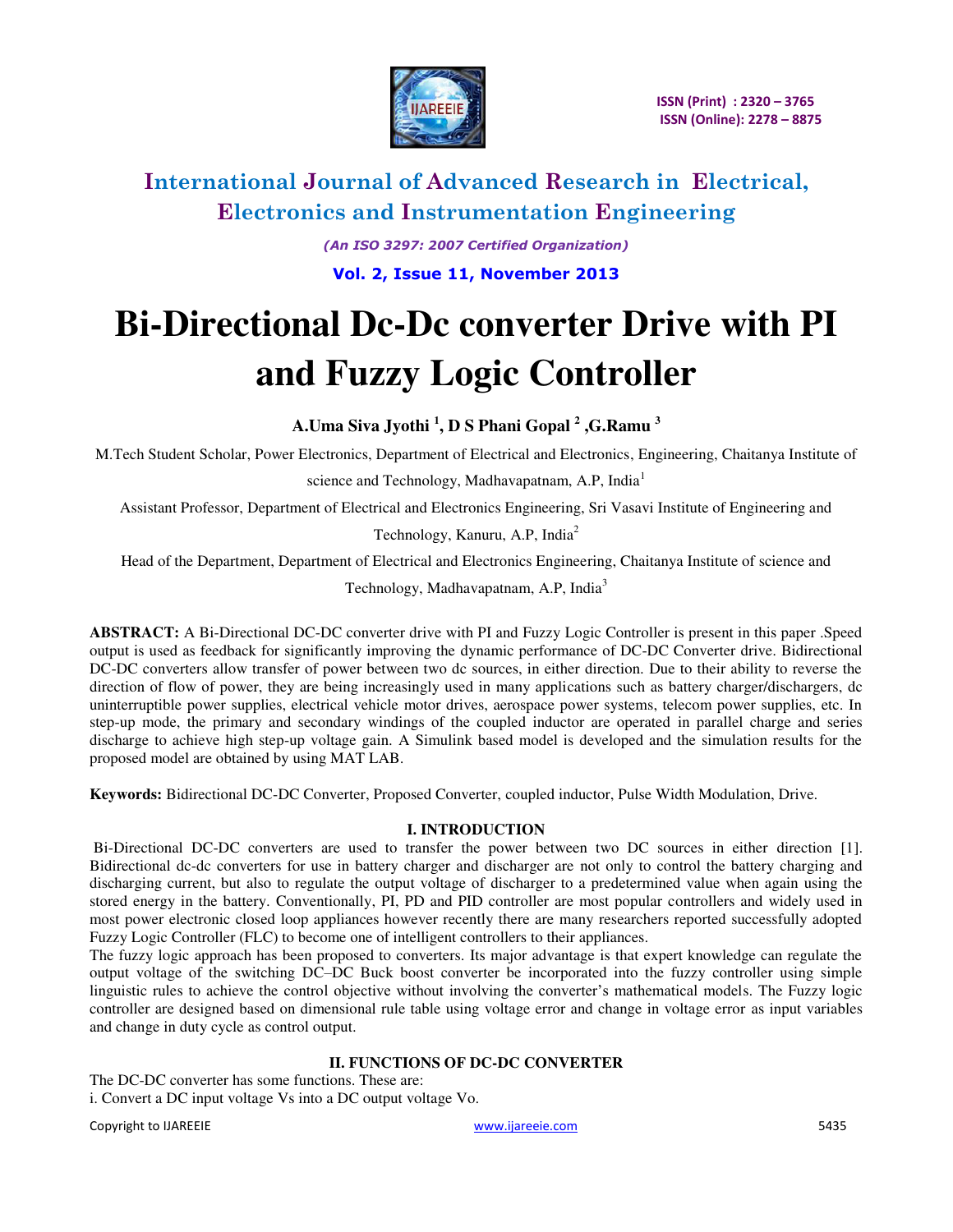

*(An ISO 3297: 2007 Certified Organization)* 

### **Vol. 2, Issue 11, November 2013**

- ii. Regulate the DC output voltage against load and line variations.
- iii. Reduce the AC voltage ripple on the DC output voltage below the required level.
- iv. Provide isolation between the input source and the load (if required).
- v. Protect the supplied system and the input source from electromagnetic interference

#### **III. TYPES OD DC-DC CONVERTERS**

There are many different types of DC-DC converters, each of which tends to be more suitable for some type of applications than for others. For convenience they can be classified into various groups, owever. For example some converters are only suitable for stepping down the voltage, while others are only suitable for stepping it up a third group can be used for either. In this we are going to main types of DC-DC converters.

Currently DC-DC converters can be divided into three types

- Buck Converter
- Boost Converter
- Buck-Boost Converter

#### **IV. ANALYSIS OF PROPOSED MODEL**

#### **STEP UP MODE OF OPERATION**

The circuit diagram for the bidirectional dc-dc coverter is show below:



Proposed Bidirectional DC-DC Converter

**Operation:**The operation analaysis done basing on the switches closing and reopening intervals which decides the energy sotring elements is operation.In the first mode the switches  $S1 \& S2$  are closed while the switch S3 is opened, then the coupled inductor is in parallel charging mode.In the second mode the switches S1 I& S2 are opened while the switch S3 is closesd , then the coupled inductor is in series discharging mode.

 $G_{\text{CCM STEP}-\text{UP}} = \frac{1+D}{1-D}$ 

Copyright to IJAREEIE [www.ijareeie.com](http://www.ijareeie.com/) 5436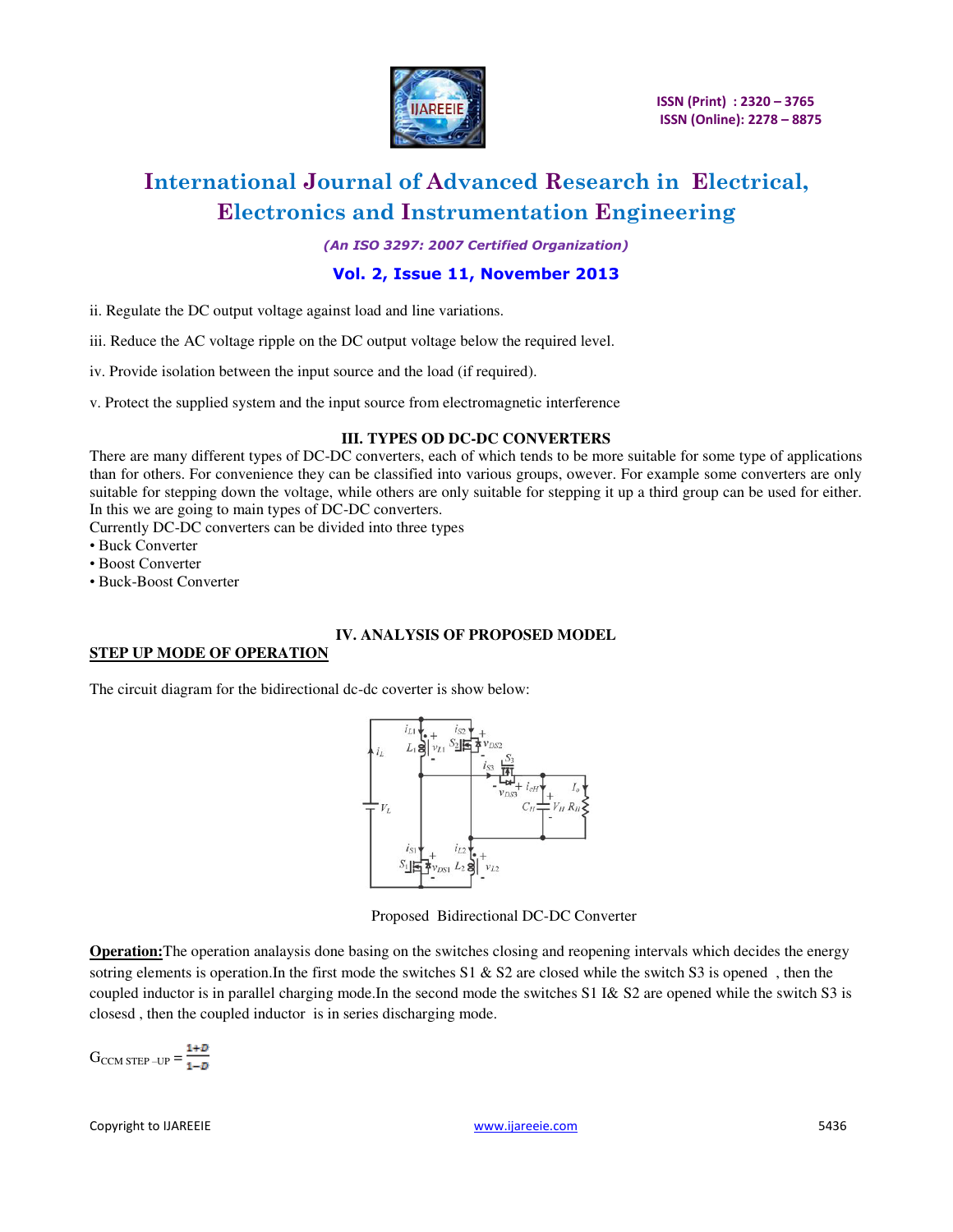

*(An ISO 3297: 2007 Certified Organization)* 

### **Vol. 2, Issue 11, November 2013**

#### **VI. INTRODUCTION TO PI CONTROLLER**

PI Controller (proportional-integral controller) is a special case of the PID controller in which the derivative (D) of the error is not used. The PI control is the most popular control system; it is versatile and can be tuned adjusting three constants. PI is a well proved and successfully applied in many control systems [2].

General approach to PI tuning:

- 1. Initially set integral gain equal to zero,
- 2. Increase KP until satisfactory response has been obtained,
- 3. Add integral gain and adjust KI until the steady state error is removed.



#### **VII. INTRODUCTION TO FUZZY CONTROLLER**

The fuzzification module converts the crisp values of the control inputs into fuzzy values. A fuzzy variable has values which are defined by linguistic variables (fuzzy sets or subsets) such as low, Medium, high, big, slow… where each one is defined by a gradually varying membership function. In fuzzy set terminology, all the possible values that a variable can assume are named universe of discourse, and the fuzzy sets (characterized by membership functions) cover the whole universe of discourse. The shape of fuzzy sets can be triangular, trapezoidal, etc

Structure of a fuzzy logic controller consists of: input, fuzzification, Rule base, Defuzzification, output. There are specific components characteristic of a fuzzy controller to support a design procedure [4].

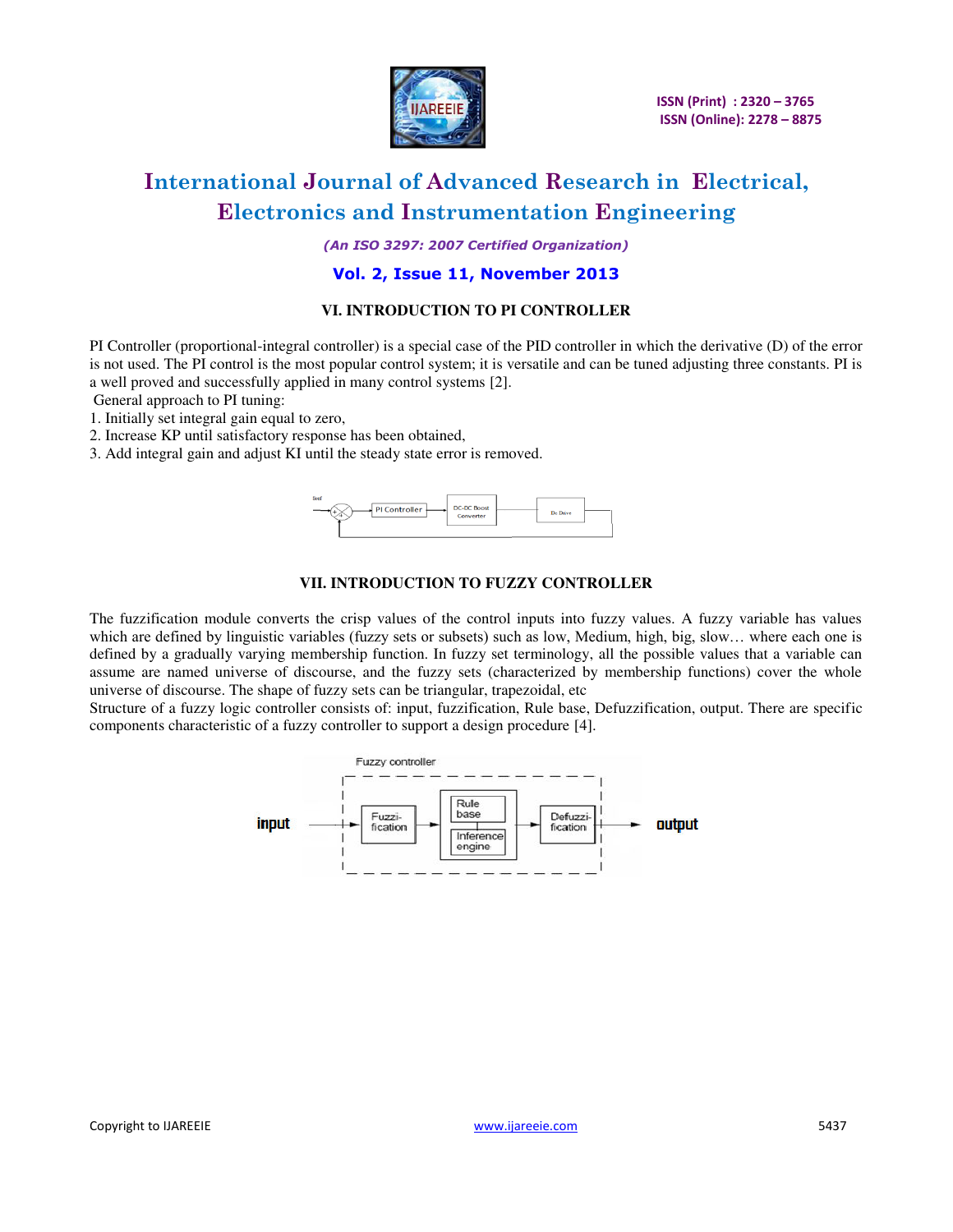

*(An ISO 3297: 2007 Certified Organization)* 

## **Vol. 2, Issue 11, November 2013**

### **VIII. MODELLING THE PROPOSED CIRCUIT AND MATLAB/SIMULINK RESULTS**



### DC-DC Boost Converter



DC-DC Boost Converter with PI Controller



Copyright to IJAREEIE **Example 2018** S438 [www.ijareeie.com](http://www.ijareeie.com/) 5438 DC-DC Boost Converter with Fuzzy Controller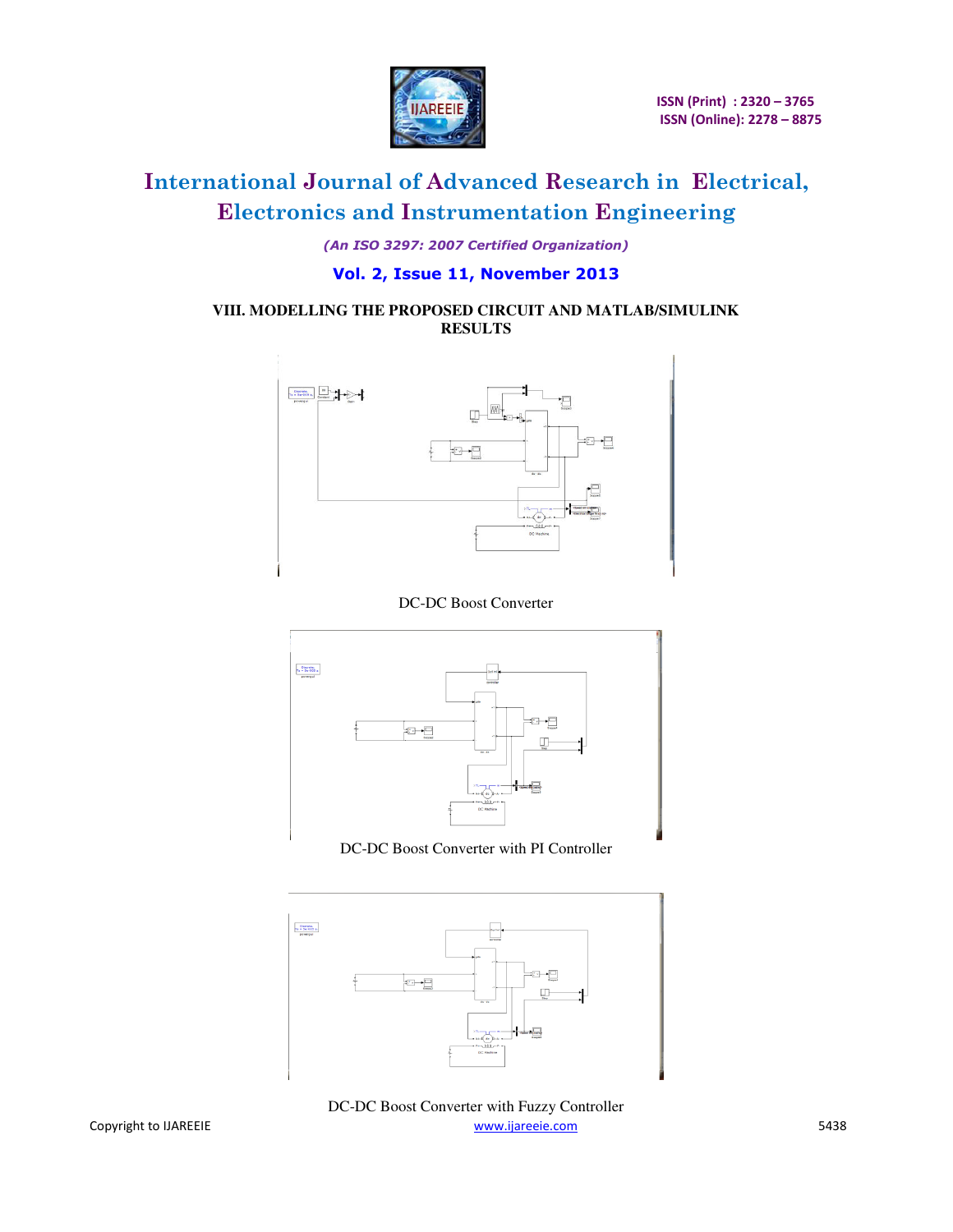

*(An ISO 3297: 2007 Certified Organization)* 

**Vol. 2, Issue 11, November 2013**



Fig. 1 Speed output of proposed DC-DC Bi-Directional converter



Fig. 2 Voltage output of proposed Bi-Directional DC-DC Converter



Fig. 3 Speed output of proposed Bi-Directional DC-DC converter with PI controller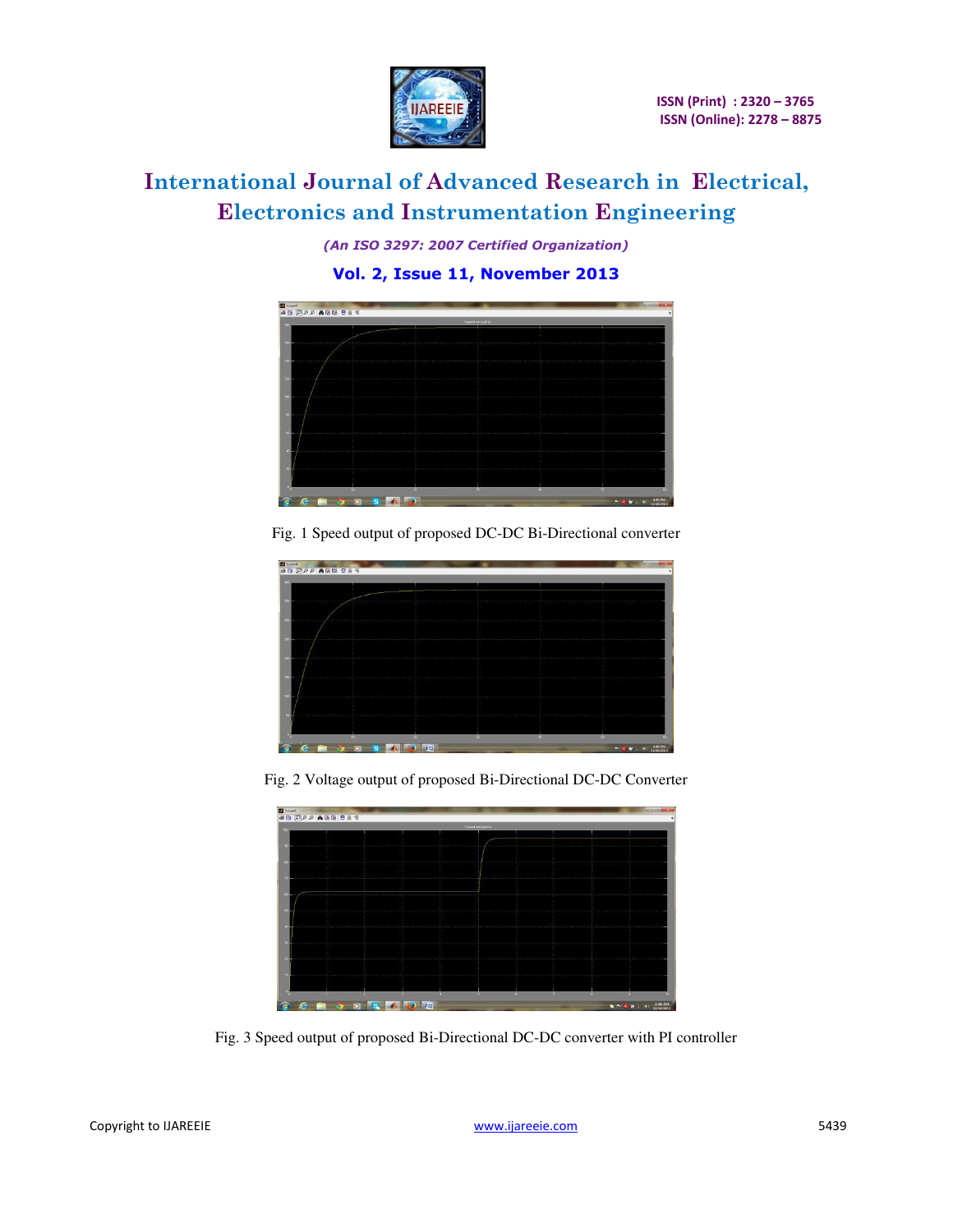

*(An ISO 3297: 2007 Certified Organization)* 

**Vol. 2, Issue 11, November 2013**



Fig. 4 Voltage output of proposed Bi-Directional DC-DC converter with PI controller



Fig. 5 Speed output of proposed Bi-Directional DC-DC converter with Fuzzy logic controller



Copyright to IJAREEIE **1996** SALL 2009 and the state of the state [www.ijareeie.com](http://www.ijareeie.com/) 5440 Fig. 6 Voltage output of proposed Bi-Directional DC-DC converter with Fuzzy logic controller